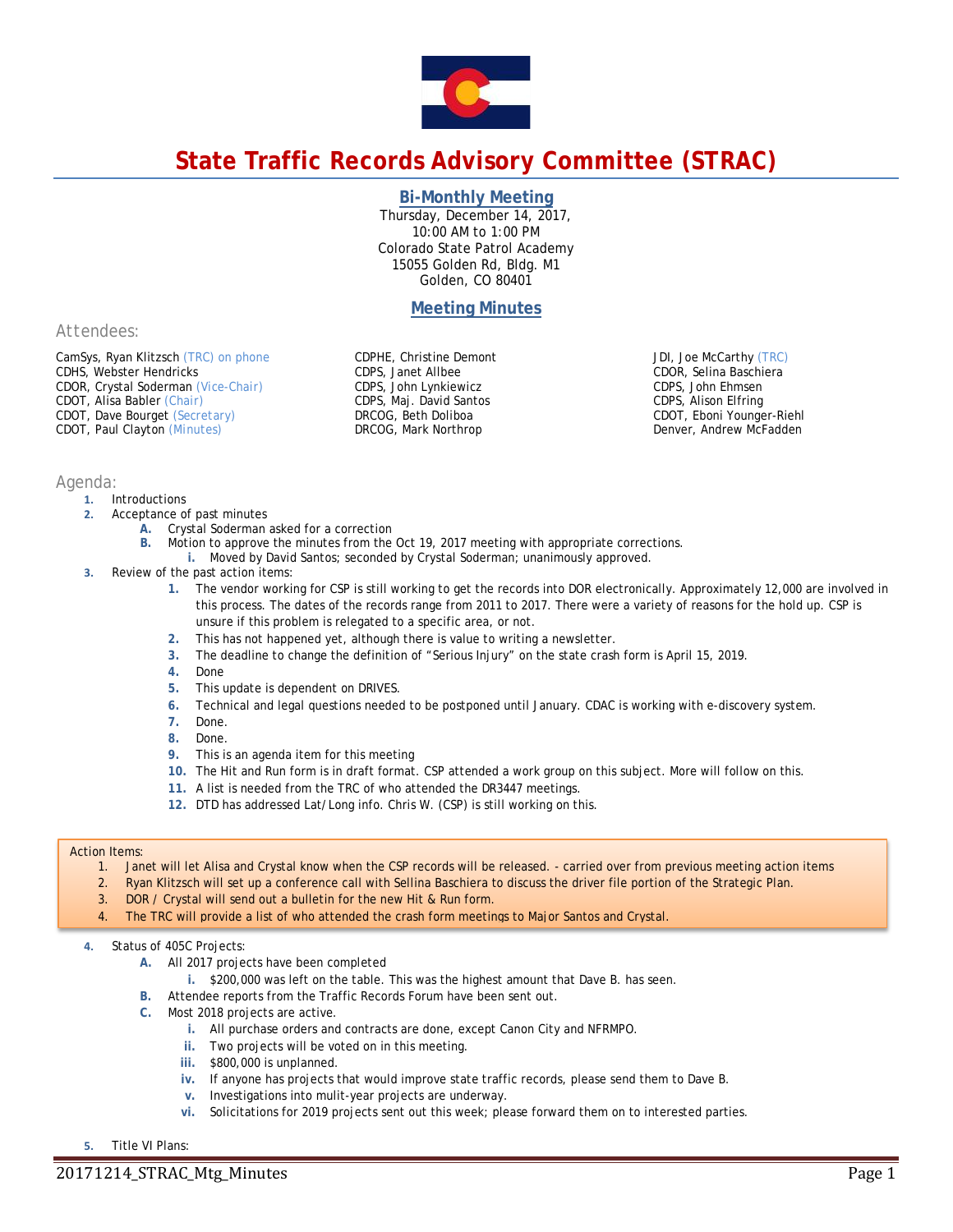- **A.** Title IV is a non-discrimination law for all federally funded projects. Any agency that receives federal funding must be compliant.
- **B.** Contracts with CDOT have Title IV language written into them. Title IV language is also written into the bid process.
- **C.** Eboni Younger-Riehl of CDOT's Civil Rights Office must report on this once a year.

#### Action Items:

- 5. State STRAC members will send contact info on their non-discrimination compliance personnel to Eboni Younger-Riehl.
- 6. Dave Bourget will send a list of our contractors to Eboni Younger-Riehl.
- **6.** New Projects Vote:
	- **A.** Weld County Improvements to Crash Records.
		- **i.** No GPS will be available.
		- **ii.** Other 405C projects have used this contractor before.
		- **iii.** These improvements will also help Weld County to make use of Vision Zero Suite software in the future.
		- **iv.** The sustainment of improvements will be detailed in the long form
			- **1.** Motion to approve project the project
				- **a.** Moved by Crystal, second by Christine, unanimously approved.
	- **B.** CSP -NICHE RMS System.
		- **i.** Resource commitments have caused the RMS to struggle.
		- **ii.** More resources need to be implemented as well as improvements made to the interface.
		- iii. Phase 1 will consist of automation of the DR2447, and will be ready by March 1st.
		- **iv.** Phase 2 will involve DR3447 implementation, and will start in March.
		- **v.** Phase 3 will be automation for better data.
		- **vi.** Three new people need to be trained.
		- **vii.** The long form must specify that this is not ongoing expenses, but rather development and improvement.
			- **1.** Motion to approve project the project
				- **a.** Moved by Alisa, second by Crystal, unanimously approved.
- **7.** Drives, E-crash and Missing Records:
	- **A.** DRIVES Phase 2 rollout is proceeding on schedule.
	- **B.** Arapahoe County Sherriff's e-crash submission is in the testing phase.
	- **C.** 6000 records from Denver have been processed. 2500 Private Property crashes are being kicked out. There is no time estimate for the completion of this project.
		- **i.** 2016 data should be used with caution because of these missing records.
		- **ii.** STRAC should encourage agencies to look for missing records

#### Action Items:

7.Crystal will check into the NCIC compliance with the new DRIVES roll out.

#### **8.** DR3447 Update:

- **A.** Minor changes since the last meeting were updated in the form
	- **i.** Lane position added
	- **ii.** "At" indicator modified
	- **iii.** Colons taken out of the time field
	- **iv.** Look for the date on the upper left corner for version control.
	- **v.** "Do not submit" will be added in the watermark, and the top of the draft form will be redacted.
- **B.** A hard copy of the form may be necessary because of legislative requirements. However, DOR would prefer an electronic version.
- **C.** Frequent communication on the manual is desired. A workshop with vendors will take place in the near future.
- **D.** The timeline could go into an upcoming newsletter.
- **E.** DOR's development of the form could overlap with vendor development.
- **F.** 52 vendors submit to E-Discovery.
	- **i.** Vendors can't work until the schema is complete at DOR. The data model can be useful in the meantime.
	- **ii.** Funding may not be possible due to contract issues.
- **G.** The DOR will not be able to work on the DR3447 form until after the second rollout of DRIVES.
	- **i.** Both forms will be accepted by DOR for 12-18 months.
	- **ii.** Legislation will drive changes to the form.
- **H.** Motion to turn over the DR3447 over to DOR
	- **1.** Moved by Maj Santos, second by Alisa, unanimously approved.

#### Action Items:

- 8. The TRC will send copies of their presentations to Paul Clayton. (Done)
- 9. The TRC will send the approved copy of the DR-3447 to DOR.
- 10. The TRC will send the DR3447 rollout schedule to Crystal & Alisa.
- 11. Crystal Soderman will see if the proposed time line for the DR3447 rollout is plausible.
- **9.** Statewide Fatal Blotter Update: